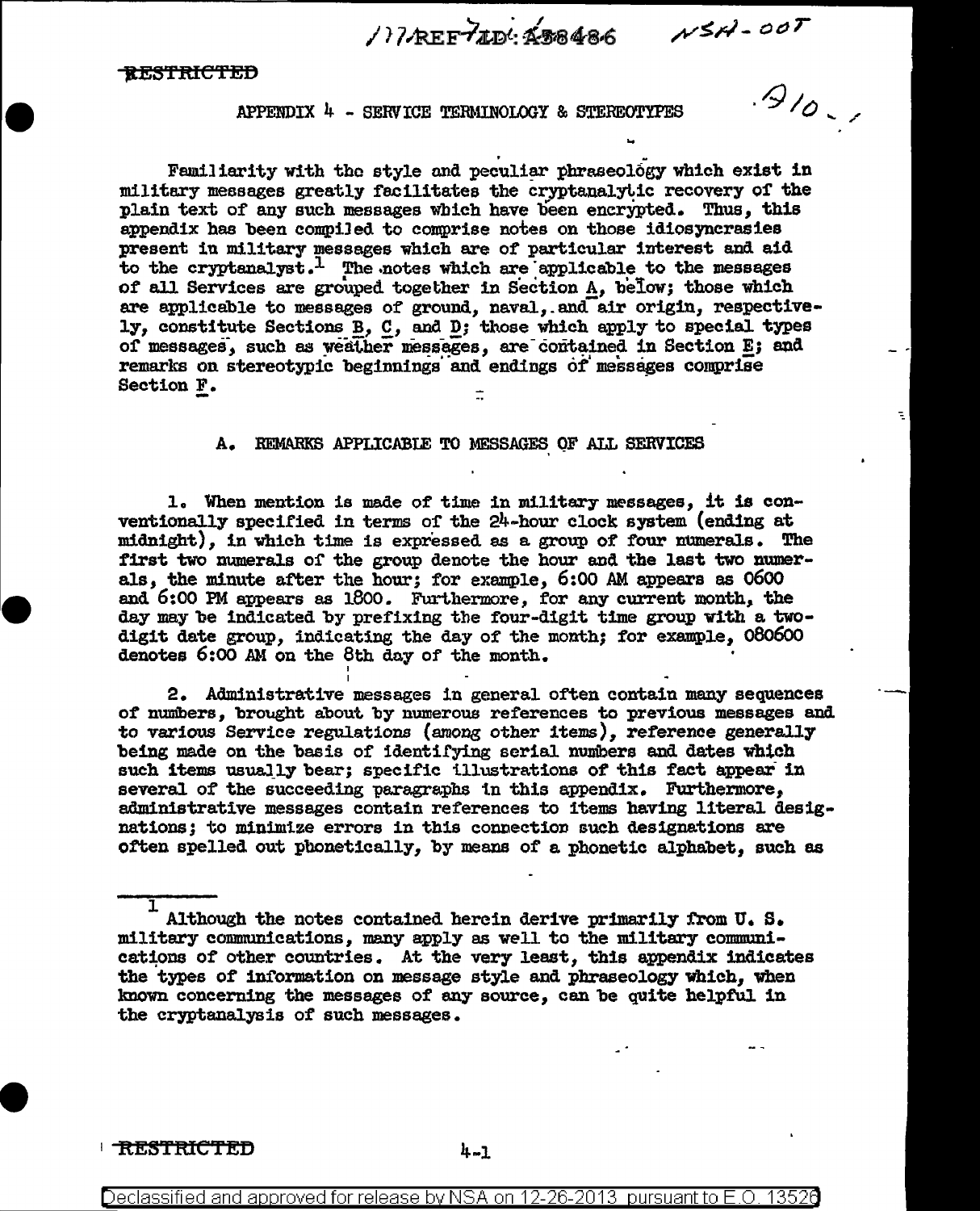one of the following:

| <b>ABIE</b>    | <b>JIG</b>   | <b>SUGAR</b>   | <b>ALFA</b>    | <b>JULIETT</b> | <b>STERRA</b> |
|----------------|--------------|----------------|----------------|----------------|---------------|
| <b>BAKER</b>   | <b>KING</b>  | TARE           | <b>BRAVO</b>   | <b>KILO</b>    | TANGO         |
| <b>CHARLIE</b> | <b>LOVE</b>  | <b>UNCLE</b>   | <b>COĆA</b>    | LIMA           | UNION         |
| <b>DOG</b>     | <b>MIKE</b>  | <b>VICTOR</b>  | <b>DEITA</b>   | <b>METRO</b>   | <b>VICTOR</b> |
| <b>EASY</b>    | <b>NAN</b>   | <b>WILLIAM</b> | ECHO           | <b>NECTAR</b>  | WHISKEY       |
| FOX            | <b>OBOE</b>  | <b>XRAY</b>    | <b>FOXTROT</b> | <b>OSCAR</b>   | <b>EXTRA</b>  |
| <b>GEORGE</b>  | PETER        | ŸŎKE           | <b>GOLF</b>    | PAPA           | YANKEE        |
| <b>HOW</b>     | QUEEN        | ZEBRA          | <b>HOTEL</b>   | QUEBEC         | ZULU          |
| TTEM           | <b>ROGER</b> |                | INDIA          | ROMEO          |               |
|                |              |                |                |                |               |

3. The messages of all Services exhibit a high content of abbreviations; for this reason, the following list of frequently-encountered abbreviations is included:

| FADMfleet admiral    |
|----------------------|
| ADMadmiral           |
| VADMvice admiral     |
| RADMrear admiral     |
| COMOcommodore        |
| CAPTcaptain          |
| $CDR$ .commander     |
| ICDRlt. commander    |
| ITlieutenant         |
| ITJGlieut. jr. grade |
| $RMS$ . $q$ ngign    |

**NAVY OFFICER RANKS** 

#### ARMY, AIR OFFICER RANKS

GEN......general LTGEN....1t. general MAJGEN...major general BRIGGEN..brigadier general COL......colonel LTCOL....1t. colonel MAJ......major CAPT.....captain IST IT...first lieutenant 2ND In...second lieutenant

#### PUNCTUATION

CLN....colon CMA....comma PARA...paragraph PAREN..parenthesis PD.....period RPT....repeat

#### **MISCELLANEOUS**

CG......commanding general CO......commanding officer COMDT..commandant ETA....estimated time of arrival ETD....estimated time of departure GMT....Greenwich mean time HQ.....headquarters LTR....letter MSG....message NR.....number RE.....1eference  $\text{UR}_{\cdot \cdot \cdot \cdot \cdot}$ your

4. The identity of the person originating a military message may appear as a signature at the end of a message and the addressee's identity may appear at the beginning; or either, or both, of these may be "buried" in the middle of the message, set off by parentheses. If the signature is at the end of the message, it may be preceded by STOP (or PERIOD) or SIGNED, or both. The identification of the originator or addressee may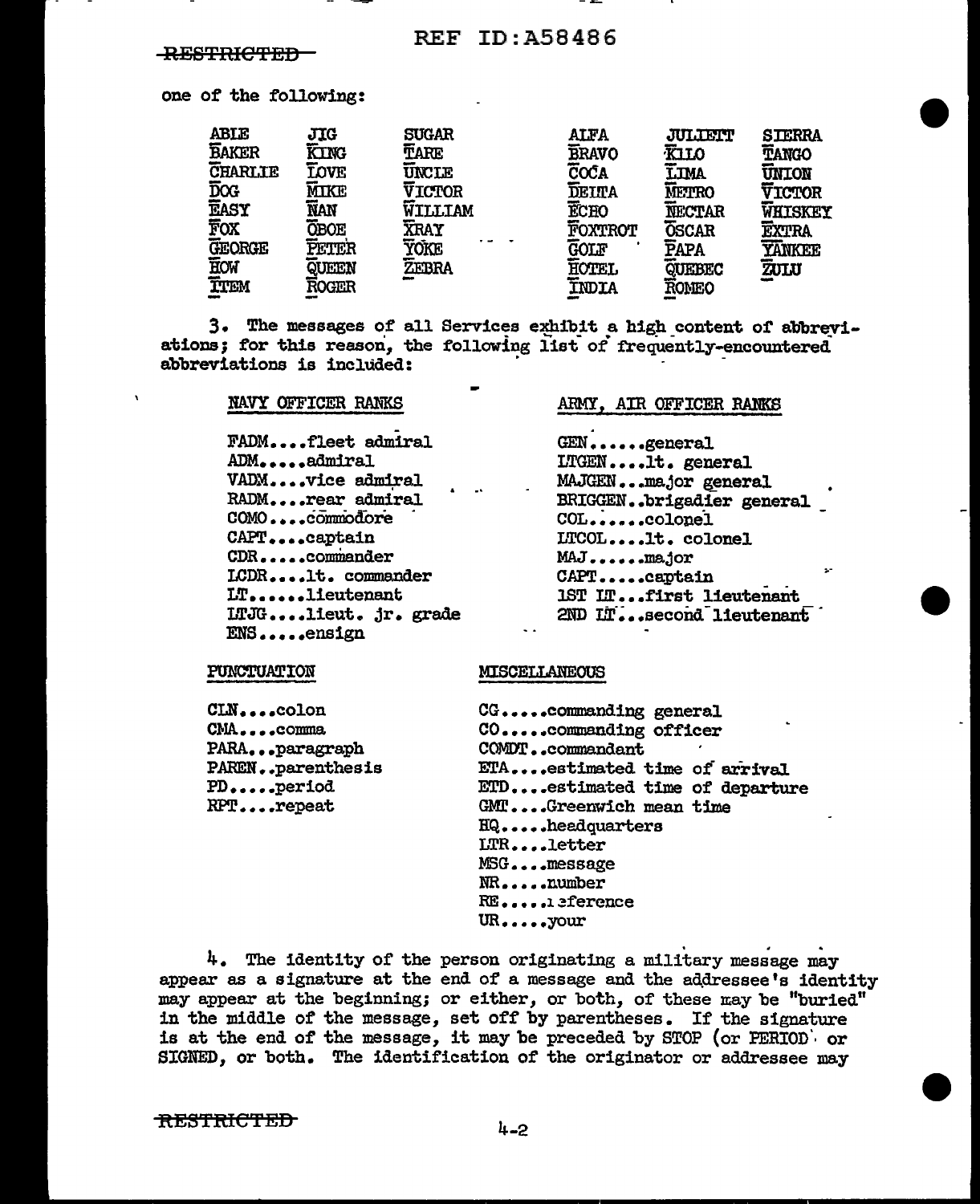## REF ID:A58486

#### RES'f'fHG'F:SD

consist merely of his command designation  $(e.g., COMMANDING GENERAL,$ FIRST ARMY) or it may consist of his name and rank, followed by COMMANDING or some other appropriate amplifying data (e.g., in the Army, his branch of service) ..

EXAMPLES:

JONES, COLONEL, ARTILLERY

COMMANDING OFFICER, THIRD REGIMENT

. . , COMMANDER, DESTROYER SQUADRON SIX

SMITH, FLIGHT LEADER, SECOND SQUADRON

5. In military communications, long messages are often broken into parts, each part subsequently being treated as a separate message. Thus, messages arise which begin "PART (number) OF (number) PARTS", or "(number) PART MESSAGE PART (number)", often separated from the following message · text by STOP. . . .

B. REMARKS ON ITEMS APPEARING IN GROUND (ARMY) MESSAGES

1. When mention of an army unit appears in a military message, its size (echelon) is indicated, generally preceded by a numerical or literal designation and, as further information concerning the unit, its branch of service may be included. The several echelons of the U.S. Army, listed in descending order of size, are: army, corps, division  $(DIV)$ , brigade, regiment (REGT), battalion (BN), company<sup>1</sup> (CO), platoon. Some of the branches of service which may appear, as mentioned above, are: Infantry (INF), Artillery (ARTY), Signal Corps (SIG C), Armor, Ordnance (ORD), Engineers (ENG), Quartermaster (QM).

Examples of unit designations: ...<br>(a) "A" Company, 39th Infantry Regiment, 9th Infantry Division

 $\mathbf{r}$  , and  $\mathbf{r}$ 

(b) 1st Armored Division

(c) 57th Signal Battalion

2. In connection with 1, above, an army is the normal command of a general (four stars); a corps being the command of a lieutenant general; a division, the command of a major general; and a brigade, the command of a brigadier general. A regiment is normally commanded by a colonel; a battalion may be commanded by a lieutenant colonel or a major; a company, by a captain; and a platoon, by a lieutenant.

 $1$  An artillery unit at this echelon is termed a battery.

RESTRICTED-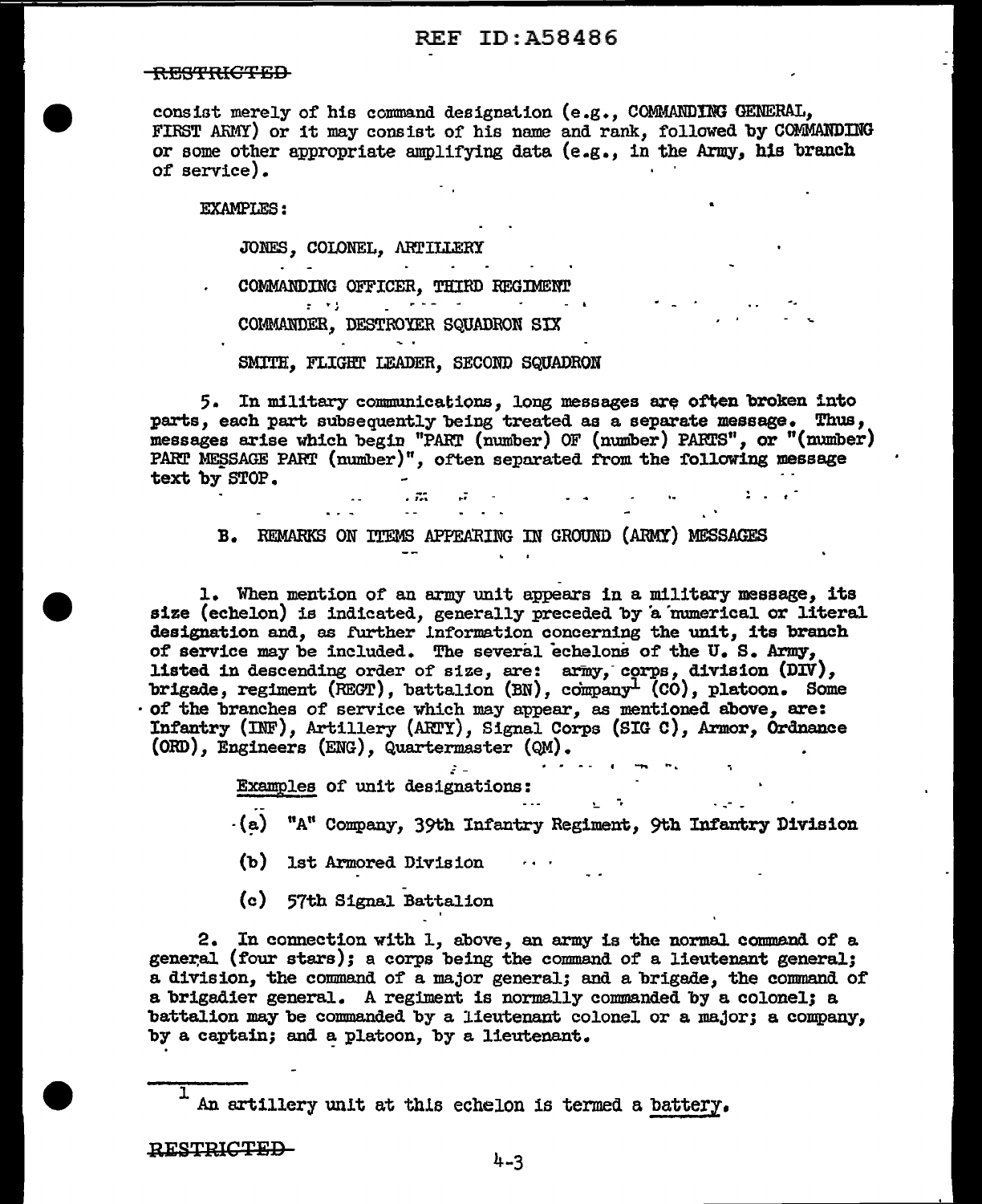3. For reference purposes, when giving locations of units, reedilyrecognizable landmarks such as hills, crossroads and road junctions may be referred to in terms of their altitude above sea level (in number of feet), if such landmarks do not bear proper names which are suitable for the purpose. Thus, a reference, in a military message, to CROSSROADS SIX FIVE ZERO would apply to that particular crossroads within a preselected area which is located at an altitude of 650 feet. If, within any preselected area of reference, there are two or more landmarks of any given type which are both at. the same altitude, it is necessary to affix a distinctive letter or number to the altitude designation of each, in order to clearly identify a particular one; thus, such a reference as CROSSROADS SIX FIVE ZERO DASH  $/$  hyphen $/$  B may be encountered. In this connection, CROSSROADS may be found abbreviated as "CR", and ROADJUNCTION as "RJ".

 $4.$  The location of any particular unit may be specified in terms of its location with respect to a particular place or locality, or to a particular landmark. However, its location may also be specified by stating how it is located on a specific map or portion of a map. This gives rise in military messages to phrases such as COORDINATES ONE FlVE POINT TWO FOUR DASH ONE NINE FOUR POINT SEVEN, wherein the numbers before the "dash" indicate the unit's location with respect to the horizontal grid lines of a preselected map and the numbers after the ''dash" indicate its location with respect to the vertical grid lines.

5. Specific highways, turnpikes, and other roadways are oi'ten identified in military messages by stating the place names of their terminal points; thus the highway running between Grizurbeto and Bolzano could be called the GRIZURBETO DASH [hyphen] BOLZANO HIGHWAY. Similarly, when reference is made to an imaginary straight dine across the terrain in a particular area, such a line may be identified by specifying any  $r_{0}$ cognizable landmarks between which the line runs; for example, LINE CROSSROADS THREE ONE FIVE DASH ROADJUNCTION TWO NINE EIGHT.

6. Included below is a brief list of frequent words appearing in low-echelon ground traffic; the abbreviation for certain ones are appended in parentheses after them. In addition to the words listed below, numbers and ranks/titles will be found to have a high frequency of occurrence.

| ACROSS<br><b>ACTIVITY</b><br>ADDITIONAL<br>ADVANCE<br><b>ADVISE</b><br>AFTERNOON<br>AIRPLANE<br>AMMUNITION (AMMO)<br>AREA<br>ARMORED<br>ARMY<br>ARRIVE | ARTILLERY (ARTY)<br>ATTACK<br><b>BARRAGE</b><br>(BN)<br>BATTALION<br><b>BRIDGE</b><br>$\cdots$<br>CAPTURE<br>CASUALTIES<br>COMMA<br>COMMAID POST (CP)<br>COMMINICATION<br>COMPANY (CO)<br>CONCENTRATION | COUNTERATTACK<br>CROSSROADS (CR)<br>DAILY<br>DASH<br>DEFEND<br>DEFENSIVE<br>DISPOSITION<br>DIVISION<br>EAST<br>EIPLACEMENTS<br>EIEMY<br>ENLISTED PERSONNEL |
|--------------------------------------------------------------------------------------------------------------------------------------------------------|---------------------------------------------------------------------------------------------------------------------------------------------------------------------------------------------------------|------------------------------------------------------------------------------------------------------------------------------------------------------------|
|--------------------------------------------------------------------------------------------------------------------------------------------------------|---------------------------------------------------------------------------------------------------------------------------------------------------------------------------------------------------------|------------------------------------------------------------------------------------------------------------------------------------------------------------|

RESTRICTED

 $l_1 - l_1$ 

' .... *.>* ~ ~· - ..I. ·- - - .l.. \. , <sup>~</sup>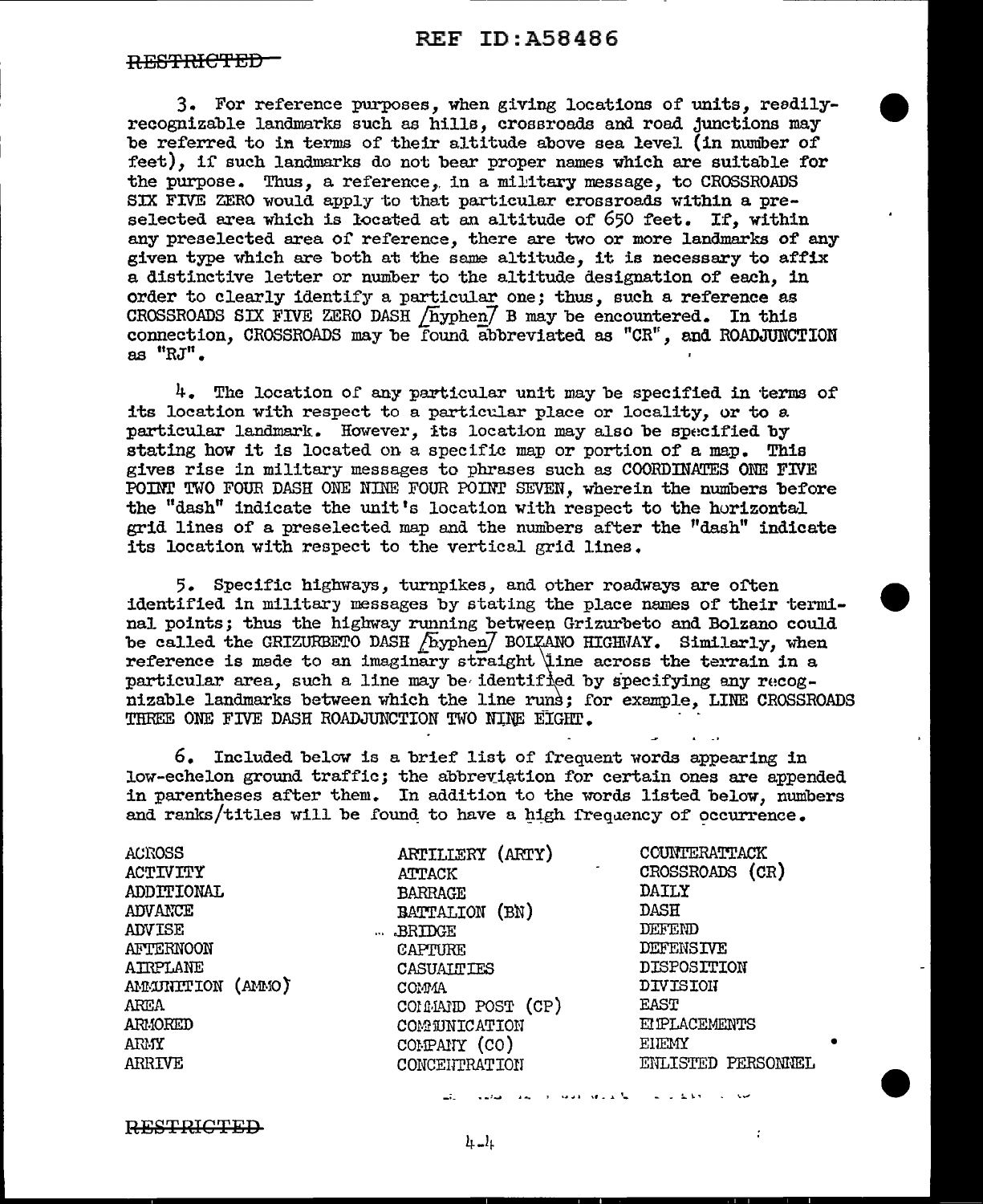<del>RESTRICTED</del>

| FIRE<br><b>FLANK</b><br>FORCE<br>FROM<br>HEADQUARTERS (HQ)<br><b>HEAVY</b><br>HILL<br>HOSTILE<br><b>IDENTIFICATION</b><br>IMMEDIATELY<br>INFANTRY (INF)<br>INFORMATION<br>LARGE<br>LEFT<br><b>LIGHT</b><br>LINE<br>LOCATION<br>MACHINEGUN (MG)<br>MESSAGE<br><b>MORNING</b><br>MORTAR<br>MOUNTAIN<br>MOVE | NEAR<br>NEUTRALIZE<br><b>NIGHT</b><br><b>NORTH</b><br>NOTHING<br>OBJECTIVE<br><b>OFFENSIVE</b><br>OFFICER<br><b>ORDER</b><br>PATROL<br>PLANE<br>POSITION<br>PREPARE<br>PRISONER<br>PROCEED<br><b>RADIO</b><br>RAILROAD<br><b>READY</b><br><b>RECEIVE</b><br>RECONNAISSANCE<br>(RCN)<br>REFERENCE<br>REGIMENT (RECT)<br>REINFORCEMENTS | REQUEST<br><b>REQUIRE</b><br><b>REQUISITION</b><br><b>RESERVES</b><br><b>RIGHT</b><br><b>RIVER</b><br><b>ROAD</b><br>ROADJUNCTION (RJ)<br>ROCKET<br>SEND<br>SMALL<br>SOUTH<br>STOP<br><b>SUPPLY</b><br>SUPPORT<br><b>TANKS</b><br>TODAY<br>TOMORROW<br>TONIGHT<br><b>TROOPS</b><br>VICINITY<br>WEST<br>WOODS |
|-----------------------------------------------------------------------------------------------------------------------------------------------------------------------------------------------------------------------------------------------------------------------------------------------------------|---------------------------------------------------------------------------------------------------------------------------------------------------------------------------------------------------------------------------------------------------------------------------------------------------------------------------------------|--------------------------------------------------------------------------------------------------------------------------------------------------------------------------------------------------------------------------------------------------------------------------------------------------------------|
| MOVEMENT                                                                                                                                                                                                                                                                                                  | REPORTS                                                                                                                                                                                                                                                                                                                               | YESTERDAY                                                                                                                                                                                                                                                                                                    |
|                                                                                                                                                                                                                                                                                                           |                                                                                                                                                                                                                                                                                                                                       |                                                                                                                                                                                                                                                                                                              |

REMARKS ON ITEMS APPEARING IN NAVAL MESSAGES  $\mathbf{C}$ .

1. Mention of various sized groupings of vessels are found in messages of naval origin, among which those mentioned below are quite frequently encountered. A major naval force is called a fleet, and the levels of echelonment (or subdivision) within a fleet are the task force, task group, and task unit (in descending order of size). The basic unit of all fleet vessels is termed a division, and is comprised of two or more vessels of the same type; in this connection, when mention is made of a division in a naval message, the particular type of vessel of which the division is made up is often specified; for example, CRUISER DIVISION. A squadron is made up of two or more divisions of submarines, destroyers, landing ships or other light vessels; and a flotilla comprises two or more such squadrons.

2. In connection with 1, above, a fleet is normally commanded by an admiral (four stars); a task force being the command of a vice admiral; and a task group, the command of a rear admiral. Furthermore, the officer in command of a convoy or flotilla often holds the rank of commodore, and the senior officer commanding a ship is generally a captain.

3. A list of the main combat vessels is included below; the approximate maximum speed of each, which is expressed in KNOTS, is shown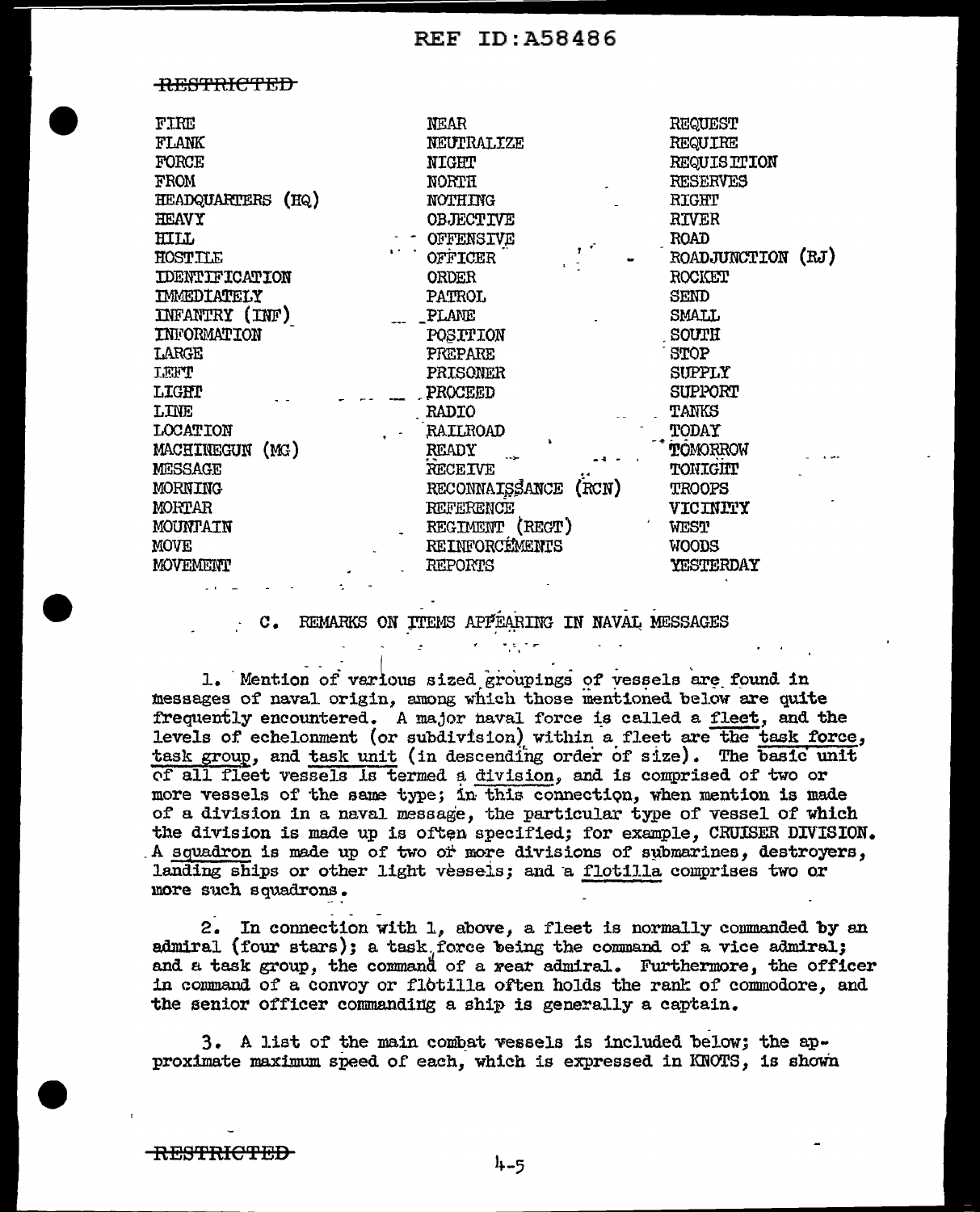<del>RESTRICTED</del>

in parentheses.

| <b>BATTLESHIP</b>       |     |             |
|-------------------------|-----|-------------|
| <b>CARRIER</b>          |     |             |
| CARRIER ESCORT          |     |             |
| <b>CRUISER</b>          |     |             |
| <b>DESTROYER</b>        |     |             |
| <b>DESTROYER ESCORT</b> |     |             |
| <b>SUBMARINE</b>        | (20 | on surface; |
|                         | 10, | submerged)  |
|                         |     |             |

When a particular vessel is mentioned in a naval message, it may be identified by a numerical designation, by a group of letters, or by some proper name.

 $4.$  In naval messages, the direction of an object from a ship, or the course of a particular naval vessel or unit at sea is given as a compass bearing expressed in degrees (from  $0$  to  $359$ ), for example, BEARING ZERO EIGHT FIVE. In some instances the statement of a bearing will be followed by the word TRUE or MAGNETIC, indicating that its direction is referred to the geographical pole or the magnetic pole, respectively.

5.. The position of a particular naval. vessel or unit" at sea. may be specified in a naval message by stating its latitude and longitude in degrees and minutes. The latitude may·be i'rom 0 to 90 degrees and the longitude from O to 180 degrees; a specified latitude is generally followed by NORffi or SOOTH (as appropriate) .and, similarly, longitude is followed by EAST or WEST. For example, LATITUDE THREE ZERO DEGREES TWO ONE MINUTES NORTH LONGITUDE ONE FOUR TWO DEGREES ONE SIX MINUTES WEST, or more briefly LATITUDE THREE ZERO DASH TWO ONE NORTH LONG TUDE ONE FOUR TWO DASH ONE SIX WEST $_{\epsilon}$  If position is stated in conjunction with a bearing, it is not necessary to state both latitude and longitude; and the location, NORTH or SOUTH, vith respect to the equator or EAST or WEST with respect to Greenwich Meridian may be found omitted where no ambiguity arises.

D. REMARKS ON ITEMS APPEARING IN AIR MESSAGES

1. The various' elenients of which an air force is composed end which may be mentioned in air messages are given below. The smallest grouping of aircraft, composed of one or more aircraft of a particular type, is called a flight. A squadron is two or more flights of the same type; a group is made up of two or more squadrons; a wing comprises two or more groups; an air division is composed of two or more vings; and two or iaore divisions constitute an air force.

2. In connection with 1, above, a flight is usually commanded by a major; a. squadron being the command of a lieut. colonel; a. group being • the command of a colonel; a ving, the command of a brigadier general; and an air force, the command of a major general.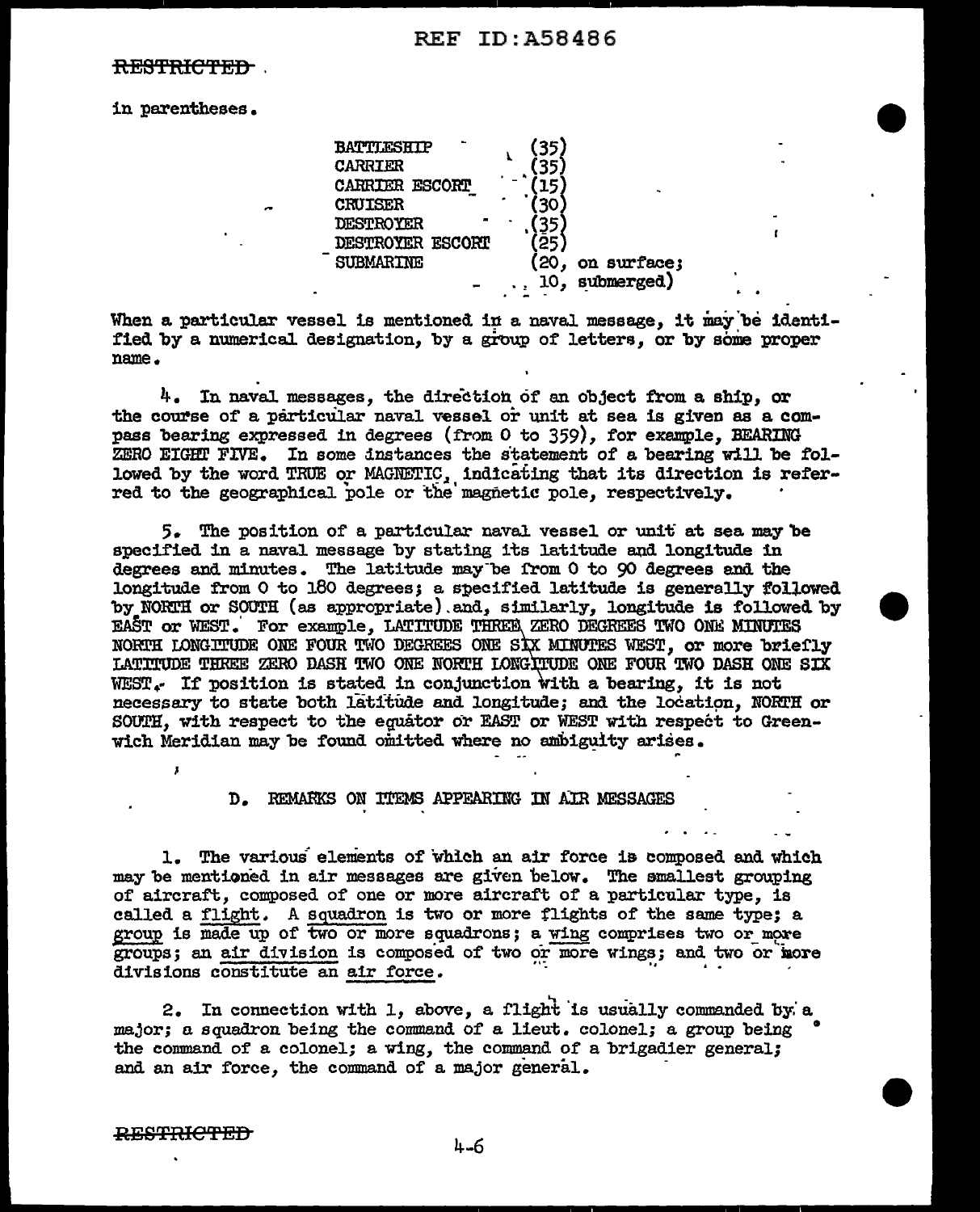3. The position of a particular aircraft may be specified in an air message by stating its latitude and longitude in degrees and minutes. sometimes in conjunction with its altitude in feet. (Latitude may be from 0 to 90 degrees and longitude from 0 to 180 degrees).

4. The speed of an aircraft is expressed in knots.

E. REMARKS ON SPECIAL TYPES OF MESSAGES

1. Weather messages. Any generalization on the specific elements which a weather message will contain would perforce be rather tenuous. the contents of a particular weather message generally being dependent on its source and purpose. However, there are certain elements which may be expected to appear in most weather messages; these are listed below with an indication of the terms in which each is generally expresrengen i sed:

a. Thentification of the originating station (by code number, or location).  $\mathcal{F}^{\mathcal{G}}_{\mathcal{G}}$  , where  $\mathcal{F}^{\mathcal{G}}_{\mathcal{G}}$  $\pi^*$ 

b. Wind speed (knots) and direction (tens of degrees, from  $00 - 36$ ).

c. Amount of low clouds (tenths of sky covered) and their height (hundreds of feet).

d. Types of low, medium, and high clouds (e.g., cumulus, stratus, cirrus, etc.).

e. Temperature of the air and temperature of the dew point (both in degrees Fahrenheit).

f. Present and past weather (e.g., clear, partly cloudy, cloudy or overcast, fog, drizzle, rain, snow, showers, thunderstorm,  $eta, \}$ .

g. Horizontal visibility (miles).

h. Atmospheric pressure (tens, units, and tenths digits in millibars) and barometric tendency (e.g., falling, steady, rising, etc.).

2. Air-to-ground position reports. Position reports made by aircraft in flight may be expected to contain the majority of the following elements of information:

a. Position of the aircraft (in latitude and longitude or with respect to some locality on the ground).

b. Time.

**RESTRICTED** 

 $4 - 7$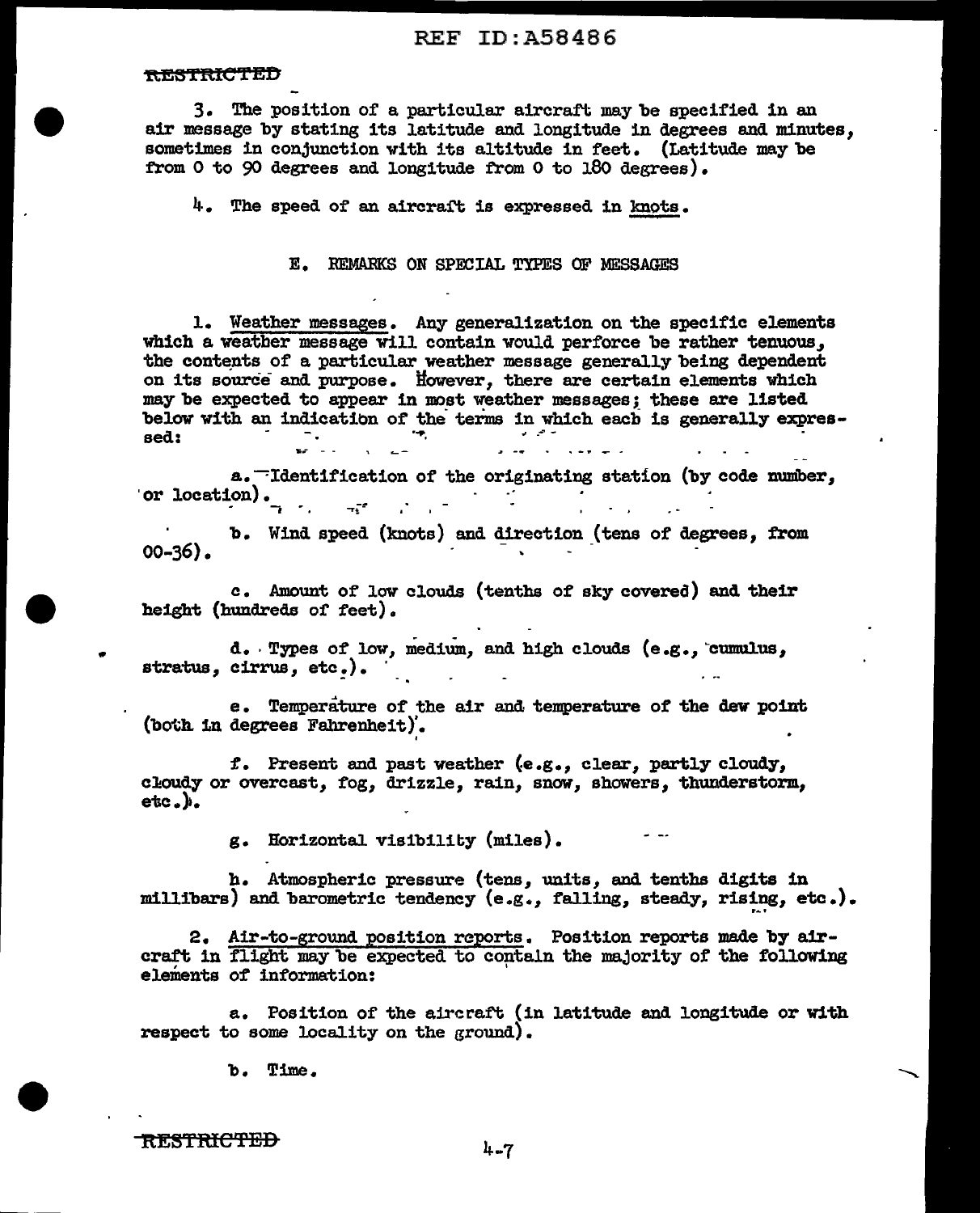#### <del>RESTRICTED</del>

- c. Speed.
- d. Altitude.
- e. Weather conditions.

f. Estimated time of arrival at next reporting point or at destination.

#### F. STEREOTYPIC BEGINNINGS AND ENDINGS

Within the confines of the comparatively limited scope of military messages, stereotypy of phraseology is inevitable. Particularly in the beginnings of messages is this limitation apparent: thus these positions lend themselves most readily to attack by the cryptanalyst. The following list of stereotypes have a high frequency of positional occurrence. and therefore may provide a fruitful source for cribs. It is to be noted that a stereotypic initial word often may suggest a whole opening phrase. For example, if a message of low-echelon ground origin begins with the word HEAVY, then it is not too unlikely that the opening phrase is "HEAVY ARTILLERY (FIRE, BARRAGE) (FALLING, INTERDICTING)....," which might be expanded into "HEAVY ARTILLERY FIRE FALLING ON OUR POSITIONS (NORTH, EAST, SOUTH, WEST) OF...."

 $\overline{\phantom{a}}$ 

|                                 | <b>BEGTULTINGS</b> |                                       |
|---------------------------------|--------------------|---------------------------------------|
| ACKNOWLEDGE                     |                    | INFORM (-ATION)                       |
| <b>ADVANCE</b>                  |                    | IN REPLY (TO YOUR) (MESSAGE)          |
| (THIS COMMAND)<br><b>ADVISE</b> |                    | LOCATION (OF)                         |
| (THIS HEADQUARTERS)             |                    | NUMBERS (1, 1st, 2, 2d, etc.)         |
| <b>ARRIVE</b>                   |                    | <b>ORDERS</b>                         |
| <b>ATTACK</b>                   |                    | <b>OUR</b>                            |
| ATTENTION                       |                    | PARAPHRASE                            |
| CANCEL                          |                    | PLEASE                                |
| <b>CITE</b>                     |                    | POSITION                              |
| COMMANDING (GENERAL)            |                    | PREPARE (TO) (-ATIONS FOR)            |
| COMMUNICATION (OFFICER)         |                    | PROCEED                               |
| CONCENTRATE (-ION OF)           |                    | <b>RECEIPT</b>                        |
| CONFIRM                         |                    | <b>RECEIVE</b>                        |
| CONTINUE                        |                    | RECOLOREID (-ATION)(-ED)              |
| DEPART (-URE)                   |                    | REFER (-RIKG) (TO) (YOUR)             |
| <b>DISCONTINUE</b>              |                    | REFERENCE (YOUR, MY) (MESSAGE, RADIO- |
| <b>EFFECTIVE</b>                |                    | GRAN, TELEGRAM) (NUMBER) (DATED, OF)  |
| <b>ENEMY</b>                    |                    | <b>REPEAT</b>                         |
| EQUIPMENT                       |                    | REPORT                                |
| EXPEDITE (SHIPMENT)             |                    | REQUEST                               |
| FOLLOWING (ARE)(IS)             |                    | <b><i>HRQUIRE</i></b>                 |
| <b>FOR</b>                      |                    | <b>RFRAD</b>                          |
| <b>FROM</b>                     |                    | REURAD                                |
| HEAVY                           |                    | SFND                                  |
| <b>HOSTILE</b>                  |                    |                                       |

**RESTRICTED**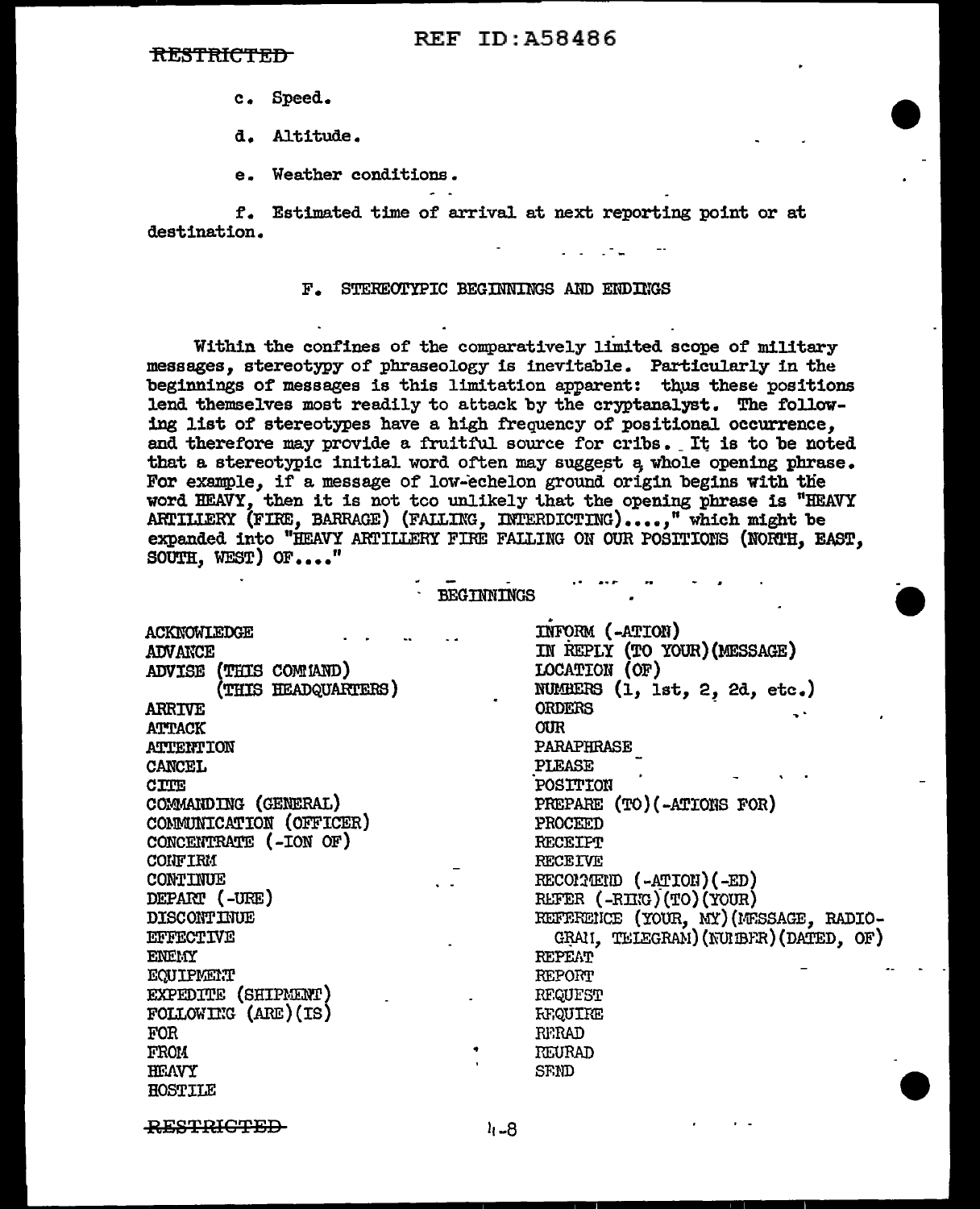## **REF ID:A58486**

## RESTRICTED

SITUATION RETORT STATUS REFORT **SUPPLY** 

VERIFY YOUR (COMMAND) (ORGANIZATION)

## **ENDINGS**

 $\mathbf{I}$ 

 $\mathbf{I}$ 

**ACKNOWLEDGE** ADVISE (IMMEDIATELY) COIFIRM END END OF MESSAGE IMMEDIATELY NUMBERS (1, lst, 2, 2d, etc.) PERIOD **REPLY** REFERENCE **REQUESTED** SIGNED (NAME) **STOP** TITIES (MAJ, COL, etc.)

**RESTRICTED**